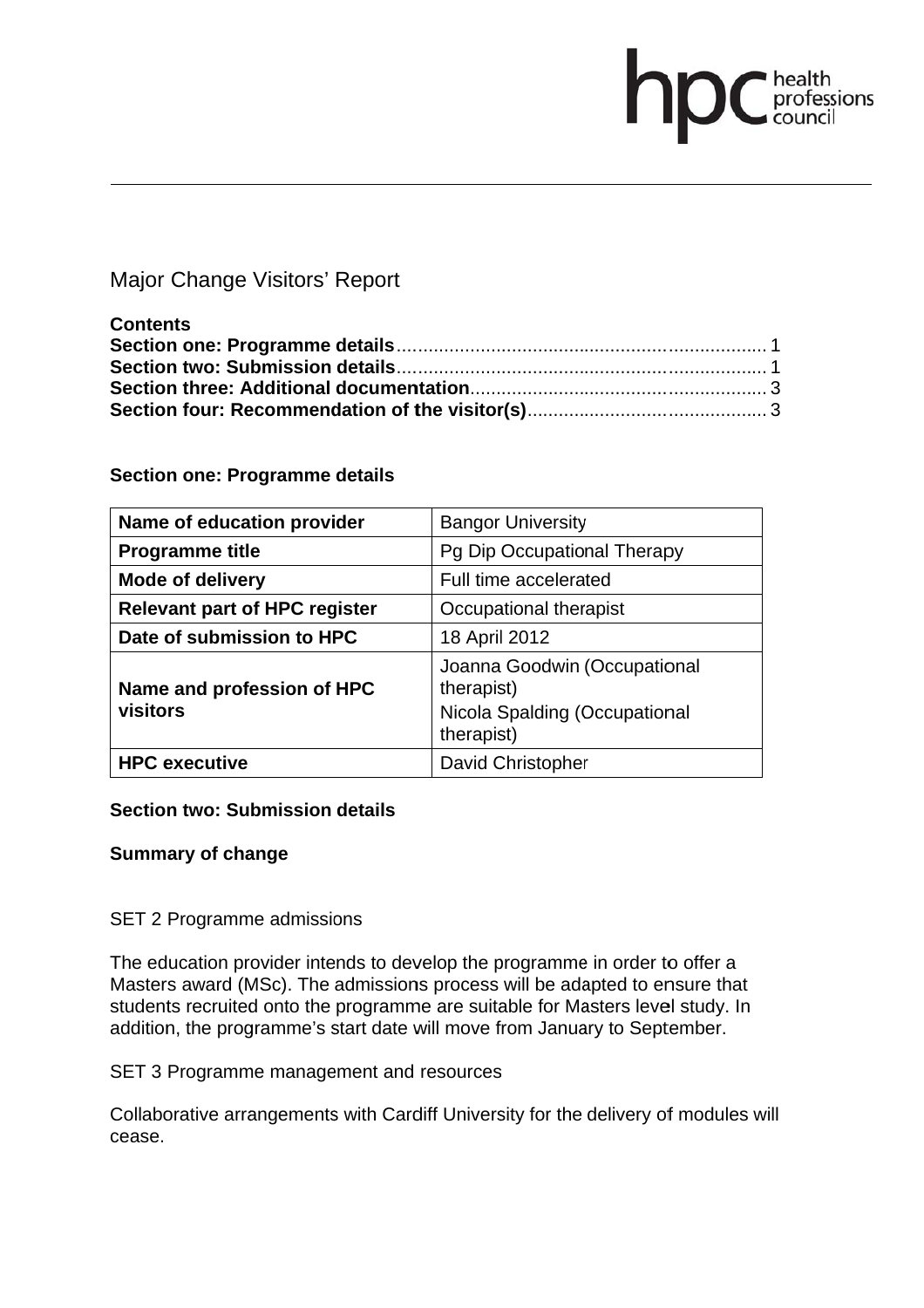# SET 4 Curriculum

The number and structure of modules is being changed. The number of modules will be reduced while a new dissertation module will be introduced for those wishing to take the Masters programme. All taught modules will be delivered at Masters level.

#### SET 5 Practice placements

The allocation of placement hours has been adapted in response to feedback from students and practice placement educators.

#### SET 6 Assessment

Changes to the collaborative arrangements will impact on the conduct of assessments. All modules will be assessed at Masters level.

The following documents were provided as part of the submission:

- Change notification form
- Context pack
- Major change SETs mapping document (completed by education provider)
- Programme validation document
- Self-evaluation report for programme revalidation
- Internal quality audit report
- Annual monitoring audit form 2012
- Annual monitoring of accredited pre-registration programmes
- Welsh language scheme
- Standards of proficiency mapping document
- College of Occupational Therapists pre-registration education standards mapping document
- QAA benchmark mapping document
- CVs for programme team members
- English language student guide
- English and Welsh information for students
- Assessment procedures for all taught programmes
- External examiner's report and response to report for 2008/09
- External examiner's report and response to report for 2009/10
- 2012 Professional development reviews (PDR)
- Annual review of teaching and learning 2010/11 and development plan for 2011/12
- Blank local level agreement in relation to practice education for student occupational therapists form
- Fitness to practise statement and policy
- Policy for Criminal Record Bureau screening and CRB check for PG Dip in Occupational Therapy
- Student consent form
- Curriculum document
- First draft student handbook for the Pg Dip / MSC in Occupational Therapy 2012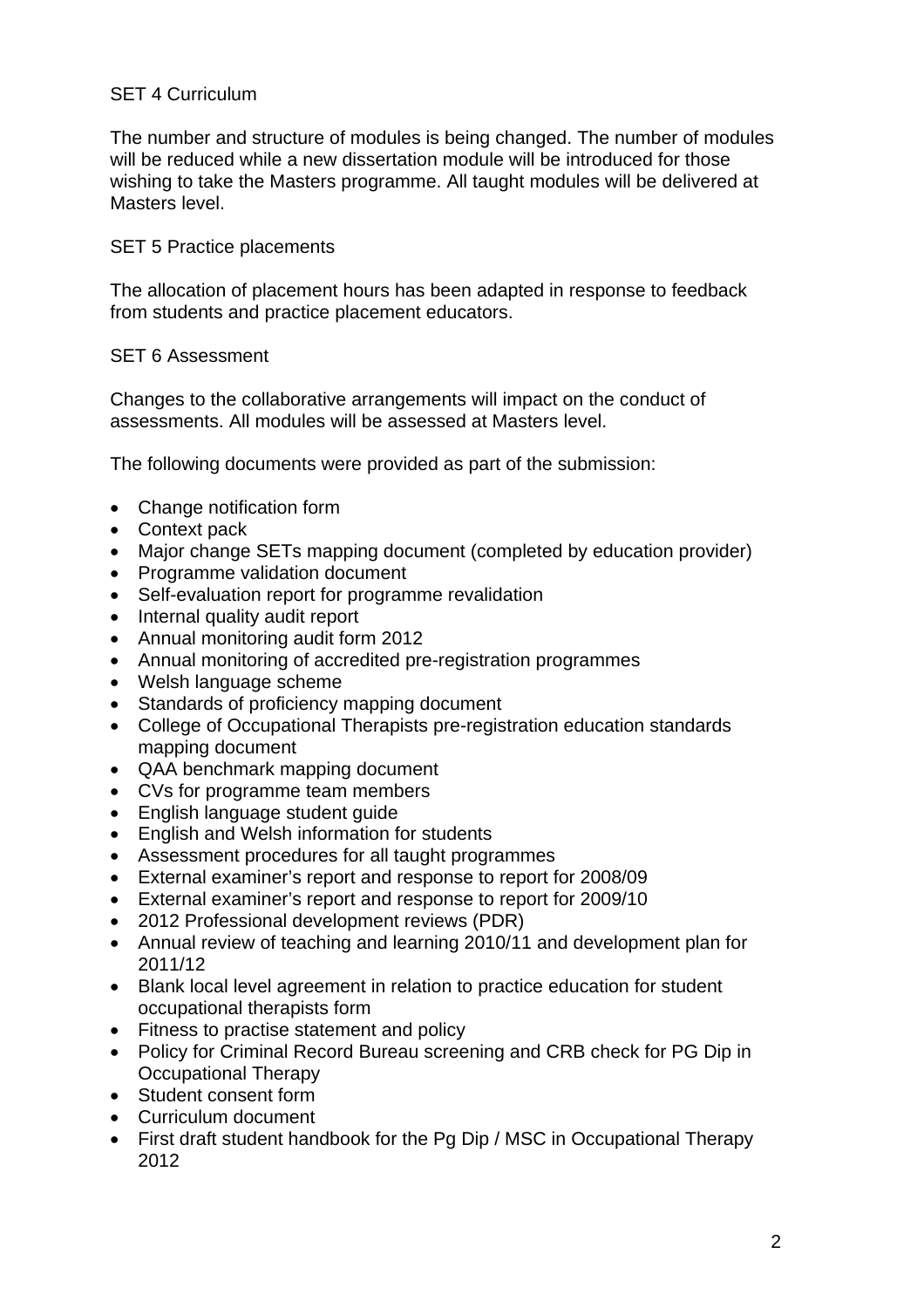## **Section three: Additional documentation**

- $\boxtimes$  The visitors agreed that no further documentation was required in order to make a recommendation.
- $\Box$  The visitors agreed that additional documentation was required in order to make a recommendation. The standards of education and training (SETs), for which additional documentation was requested, are listed below with reasons for the request.

## **Section four: Recommendation of the visitor(s)**

To recommend a programme for ongoing approval, the visitors must be assured that the programme meets all of the standards of education and training (SETs) and that those who complete the programme have demonstrated an ability to meet our standards of proficiency (SOPs) for their part of the Register.

The visitors agreed to recommend to the Education and Training Committee that:

- $\Box$  There is sufficient evidence to determine if or how the programme continues to meet the standards of education and training and that those who complete the programme will continue to demonstrate an ability to meet the standards of proficiency.
- $\boxtimes$  There is insufficient evidence to determine if or how the programme continues to meet the standards of education and training listed. Therefore, a visit is recommended to gather more evidence and if required place conditions on ongoing approval of the programme.

## **3.1 The programme must have a secure place in the education provider's business plan.**

**Reason:** From the education provider's self-evaluation report for programme revalidation which was provided, the visitors noted that there were potential changes to the provision of allied health professions education within North Wales. The visitors were unable to determine the impact that these changes might have on the programme. The visitors suggest that a visit would provide an opportunity to discuss with senior management the security of the programme in the education provider's business plan.

## **3.5 There must be an adequate number of appropriately qualified and experienced staff in place to deliver an effective programme.**

**Reason:** From the documentation provided, the visitors noted that the programme would no longer be delivered in collaboration with Cardiff University. The visitors were unable to determine the workload implications for the staff involved in delivering the programme. The visitors were therefore unable to determine if an adequate number of appropriately qualified and experienced staff are in place to deliver an effective programme. The visitors suggest a visit as the most appropriate way to gather the evidence to show how the programme continues to meet this standard.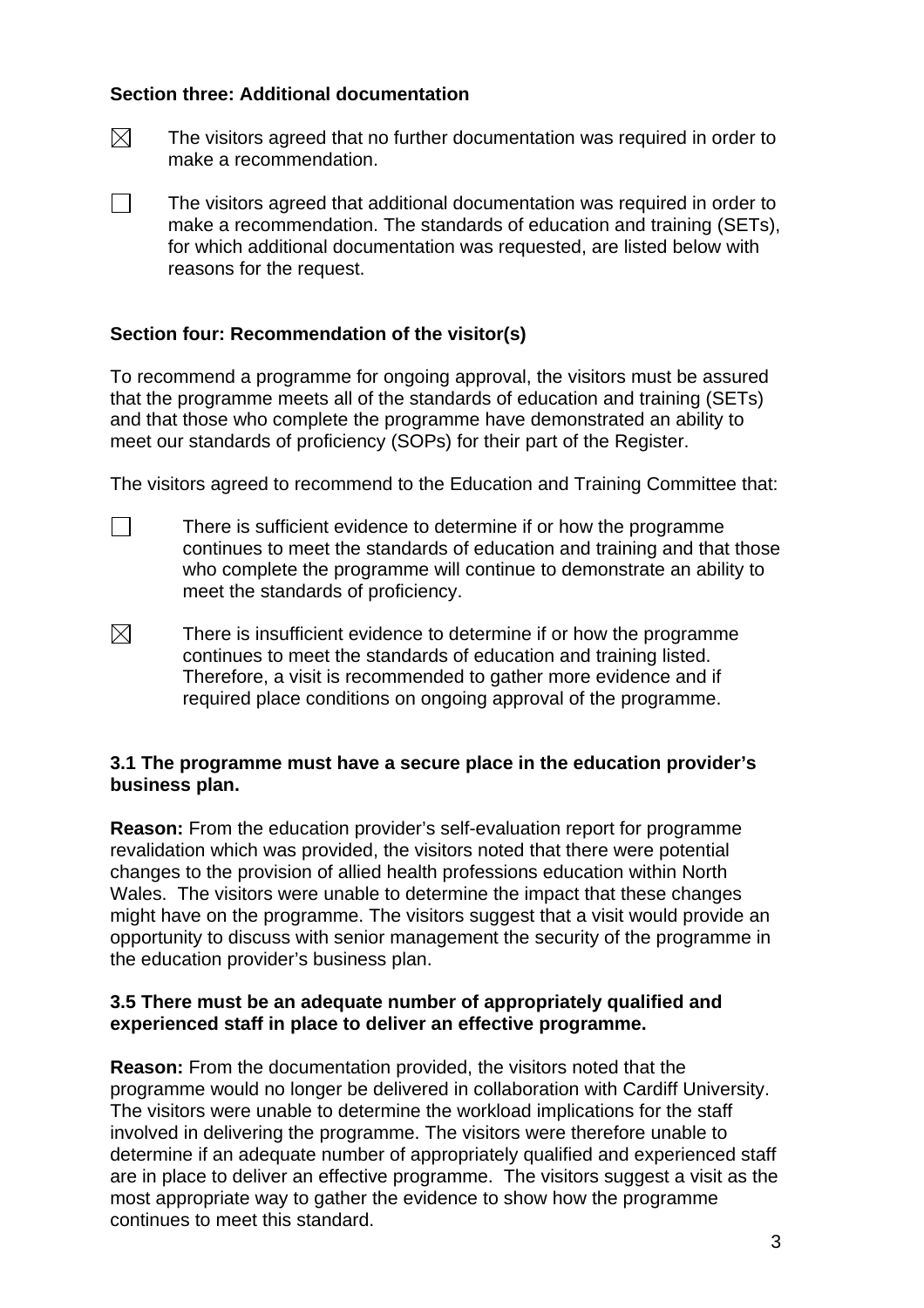## **3.7 A programme for staff development must be in place to ensure continuing professional and research development.**

**Reason:** From the documentation provided, the visitors noted that the collaborative arrangements with Cardiff University would cease. As indicated in relation to SET 3.5, the visitors were unable to determine the implications this would have for the workload of staff involved in delivering the programme. The visitors were also unable to determine what impact this might have on opportunities for continuing professional development for staff involved in delivering the programme. The visitors suggest that a visit would provide the best means of exploring the education provider's strategy for ensuring that this standard continues to be met.

# **3.8 The resources to support student learning in all settings must be effectively used.**

**Reason:** From a consideration of the documentation submitted, the visitors were encouraged to see that part of the programme could be delivered in English or Welsh. However, they were unable to determine the steps the education provider would take to ensure that students would have an appropriate range of learning opportunities in both languages. The visitors suggest that a visit would be the most effective way of exploring this matter with the education provider and gathering the evidence to show how the programme continues to meet this standard.

## **3.9 The resources to support student learning in all settings must effectively support the required learning and teaching activities of the programme.**

**Reason:** From the documentation provided, the visitors noted that students would no longer be able to access the range of shared learning resources that the students currently use. The visitors were unable to determine the resources that would be available to students and whether these would be sufficient to support the required learning and teaching activities of the programme. The visitors suggest that a visit would provide an opportunity to consider the available resources, meet current students and explore with the education provider how it will ensure that this standard continues to be met.

## **4.9 When there is interprofessional learning the profession-specific skills and knowledge of each professional group must be adequately addressed.**

**Reason:** From a consideration of the documentation submitted, the visitors noted that the programme would offer opportunities for interprofessional learning. However, the visitors were unable to determine how interprofessional learning would be integrated within the programme. The visitors were therefore unable to determine whether the profession-specific skills and knowledge of each professional group involved would be met. The visitors suggest that a visit would be the most effective method of gathering information to show how the programme continues to meet this standard.